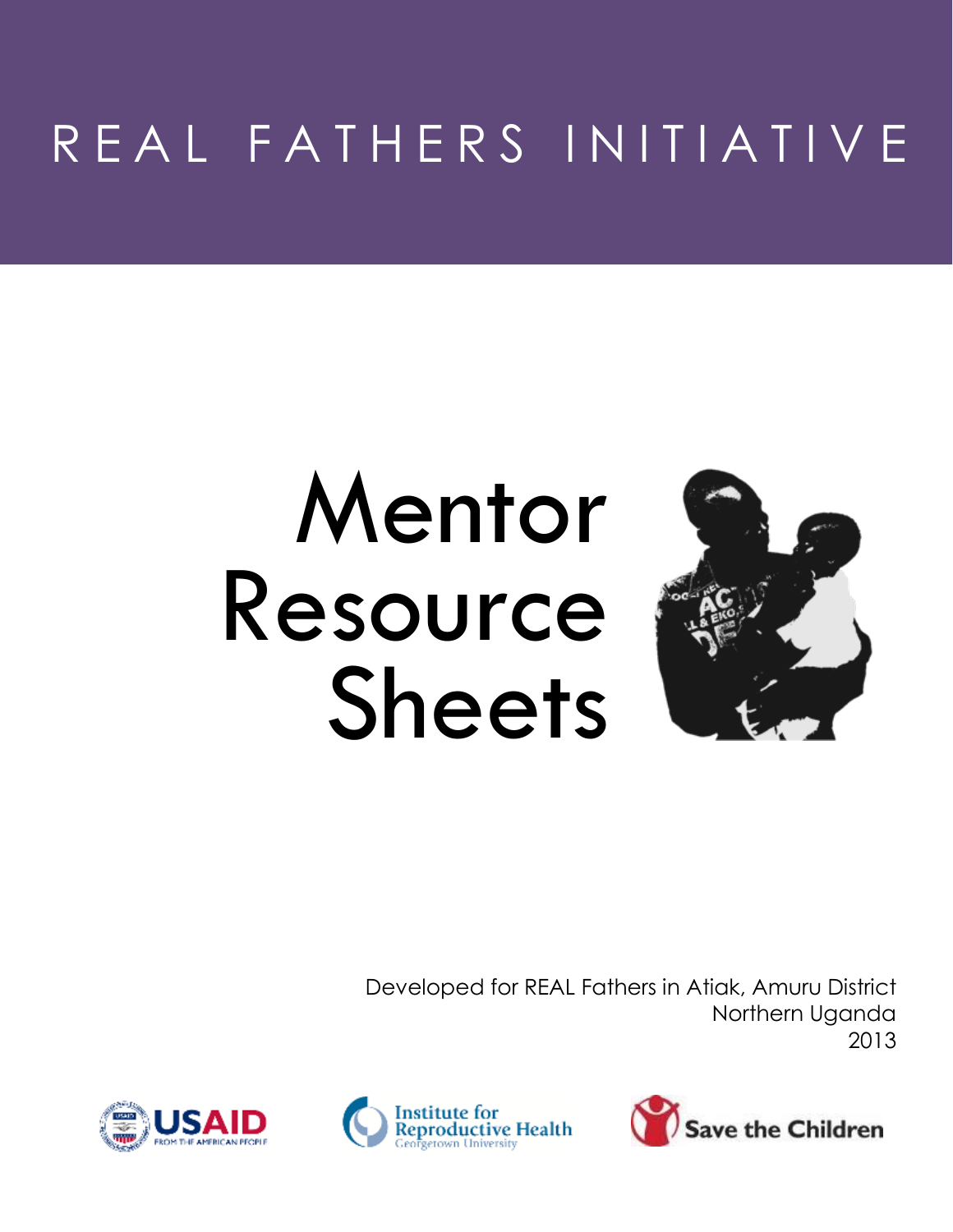# **Tips and Tricks to Being a Great Father**

## 1. **Respect your child's mother.**

When children see their parents showing respect to each other, they are more likely to feel that they are also accepted and respected. They will also grow up to have respectful relationships themselves.

#### 2. **Respect your child.**

When you talk and communicate with your child non-violently, you show them respect, and they will grow up to communicate their needs and feelings without anger.

#### 3. **Spend time with your child.**

If you always seem too busy to be with your children, they will feel neglected no matter what you say or how much money you bring to the family.

#### 4. **Disciple with love.**

Fathers who discipline or correct their children in a calm and fair manner show love and care. Beating leads to fear of fathers, and not respect. As they grow up, children who fear their fathers will not listen and work well; they will only respond to fear. There is no evidence to show that NOT beating a child spoils them.

#### 5. **Be a role model to your children.**

How you treat your children, your wife and your neighbors is seen every day by your children. Act the way you want them to act, and treat them the way you would want to be treated.

## 6. **Be a teacher to your children.**

Engaged fathers use everyday examples to help their children learn basic life lessons. They use every opportunity to guide and teach their children. They don't forget that children learn values and skills by repetition, by having their father teach them the same thing many times.

#### 7. **Talk and listen to your children.**

Don't just tell your kids what they are doing wrong. Talk to them every day. And listen to what they are learning about life.

## 8. **Praise your children.**

Don't call your child bad names, like stupid, dumb, or lazy. Praise them throughout the day for their good behavior and traits. Say things like "Good job listening to mommy;" "I am so proud of how you cleaned up;" "You have a beautiful singing voice!" Praising children makes then know they are loved and helps them gain confidence.

#### 9. **Eat a meal with your children every day.**

It is the best time for fathers to listen and give advice. It is the best time for children to see that fathers respect both girls and boys equally.

## 10. **Show affection.**

Showing affection every day is a great way to let your children know that you love them.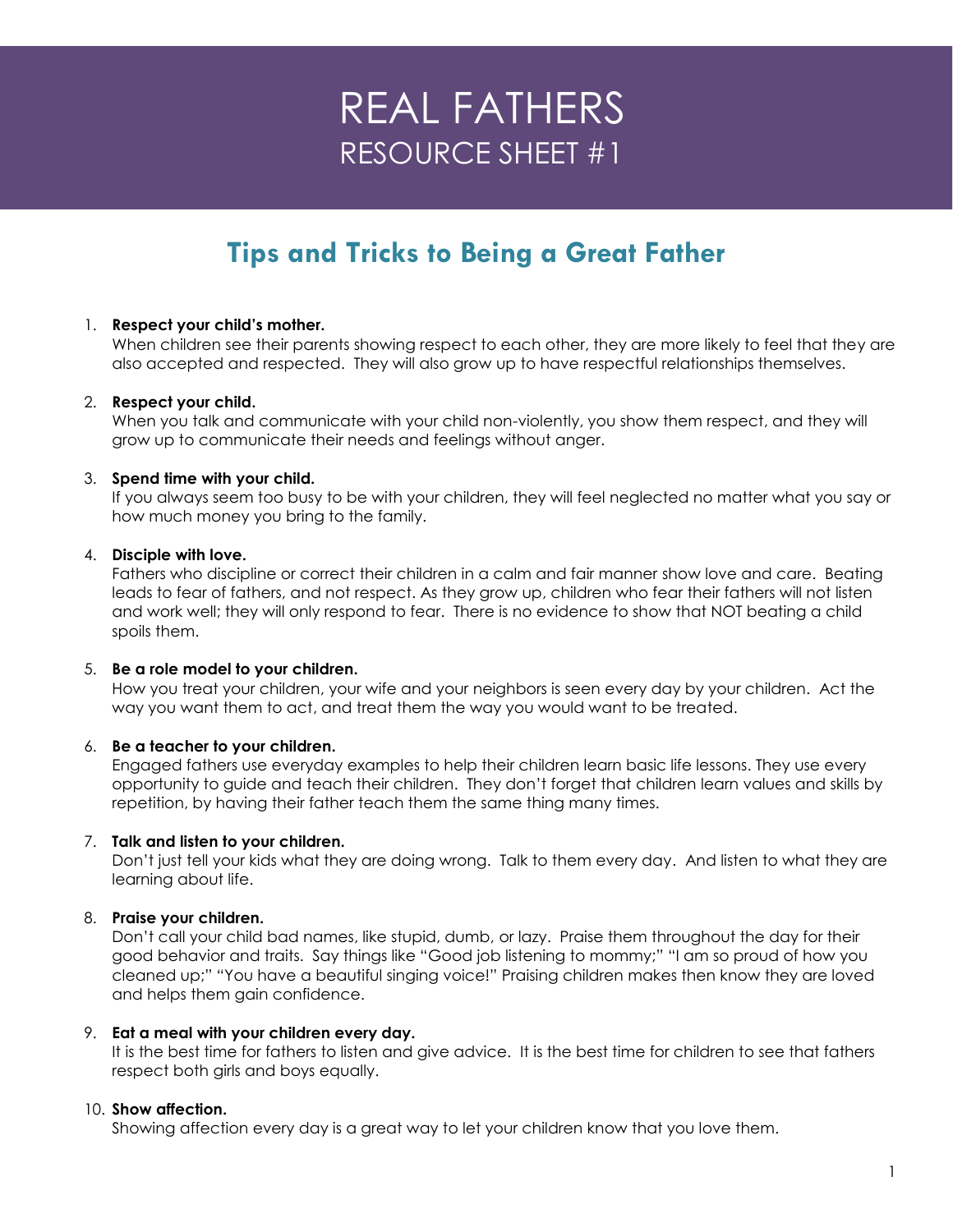# **Train, Improve and Score! Fatherhood is like Football**

## **TRAIN: Prepare yourself and your home for children**

- Know what you are feeling and how to cope with whining and crying. Children are a blessing, but crying can also be stressful and make you tired. Know how to deal with these emotions.
- Learn to play with children: Learn songs (lullabies) to sing to your young children; prepare or learn games to play with your children.
- Make sure their sleeping area is safe: your child should have some cloth for covering up from the cold, a bed net to protect from mosquitoes, a dry and clean bed, and the bed should be safe so that the child cannot fall off when sleeping.
- Make sure your home is safe: Anything thing a child can break or put in their mouth which you do not want them to should be put out of their reach.
- Make sure your home and compound are safe: Make sure they cannot pull anything down on their heads.
- Make sure your home and compound are safe: Keep knives and anything sharp are out of reach.
- Make sure your home and compound are safe: Provide soap and practice hand washing at key times (before eating, after using the toilet, after cleaning a child, and before feeding a child).
- Make sure your home and compound are safe: Keep anything poisonous (i.e. paraffin or pesticides) out of children's reach so the child will not get poisoned.
- Prepare your house so your child does not get shocked or burned: Place matches away from your children's reach; make a barrier between and open fire and children; keep children away from the cooking place/fire; keep boiled water out of your children's reach.

## **IMPROVE: Continue building skills to maintain good fatherhood.**

- Get in the game right away or start the practice straight away!
- The earlier you start caring for children and being a part of their lives, the easier it will be for you.
- The earlier you start caring for children, the stronger the bond between you and your child.
- The earlier you starting caring for children, the greater respect they will have for you when they grow up.
- Build your fatherhood skills: give baby or kids baths; wash their clothes; bring them to the health center for immunization and treatment whenever they are unwell.
- Build your fatherhood skills: sing for them and play with them.
- Build your fatherhood skills: hold babies and play with them.
- Build your fatherhood skills: when a baby cries, go to them and pay attention to them.
- Treat sons and daughters equally. Let boys cry. Let girls play football.
- Talk with your wife about what kind of parents you want to be.
- Talk with your wife about what you want for your child's future, and how you will work as a team to help achieve this.
- Make sure you and your partner get enough sleep to be able to attend to the child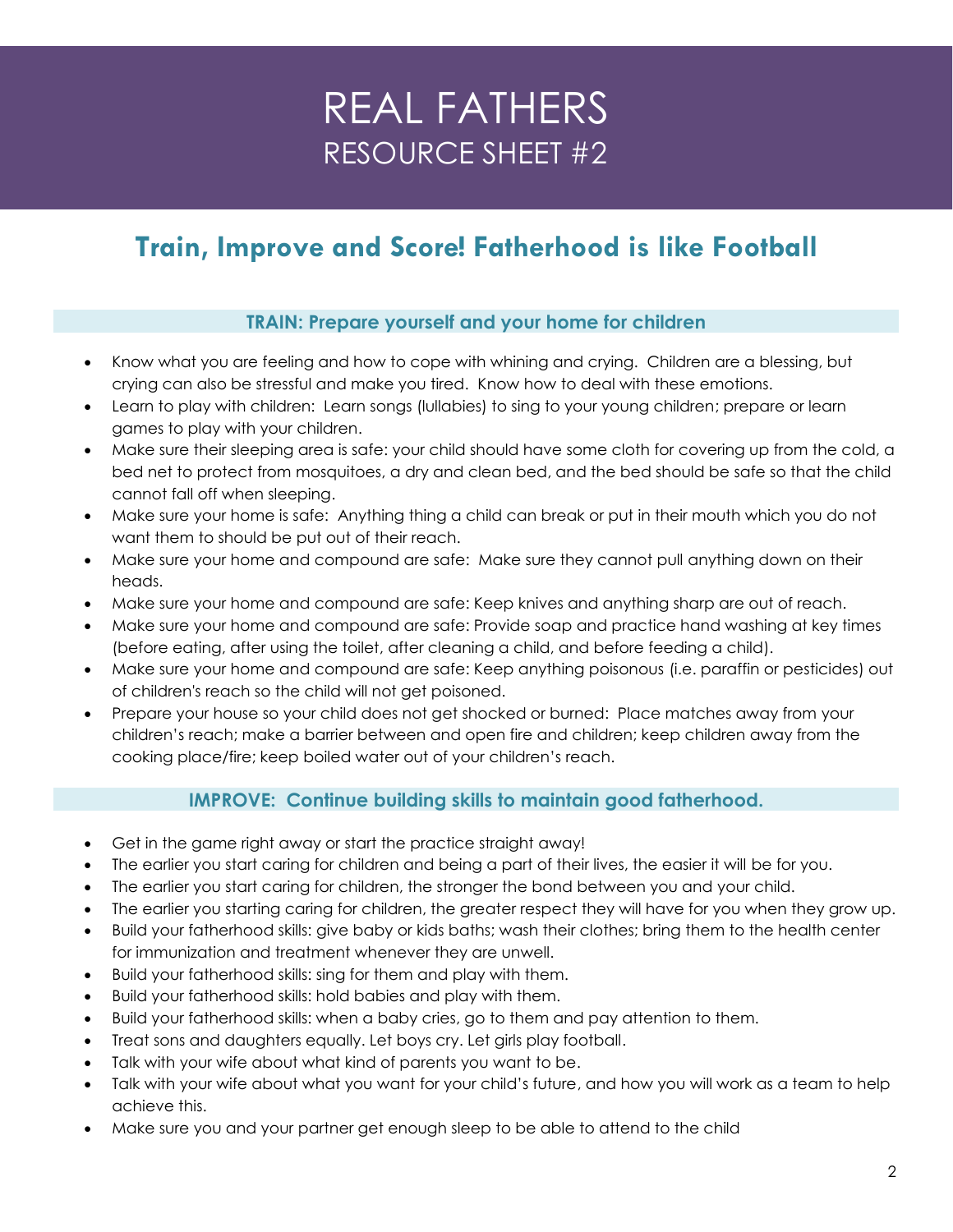## **SCORE: You've made it! You are a REAL (Responsible, Engaged and Loving) Father**

#### 1. **Respect your child's mother.**

When children see their parents showing respect to each other, they are more likely to feel that they are also accepted and respected. They will also grow up to have respectful relationships themselves.

#### 2. **Respect your child.**

When you talk and communicate with your child non-violently, you show them respect, and they will grow up to communicate their needs and feelings without anger.

## 3. **Spend time with your child.**

If you always seem too busy to be with your children, they will feel neglected no matter what you say or how much money you bring to the family.

#### 4. **Disciple with love.**

Fathers who discipline or correct their children in a calm and fair manner show love and care. Beating leads to fear of fathers, and not respect. As they grow up, children who fear their fathers will not listen and work well; they will only respond to fear. There is no evidence to show that NOT beating a child spoils them.

#### 5. **Be a role model to your children.**

How you treat your children, your wife and your neighbors is seen every day by your children. Act the way you want them to act, and treat them the way you would want to be treated.

#### 6. **Be a teacher to your children.**

Engaged fathers use everyday examples to help their children learn basic life lessons. They use every opportunity to guide and teach their children. They don't forget that children learn values and skills by repetition, by having their father teach them the same thing many times.

## 7. **Talk and listen to your children.**

Don't just tell your kids what they are doing wrong. Talk to them every day. And listen to what they are learning about life.

## 8. **Praise your children.**

Don't call your child bad names, like stupid, dumb, or lazy. Praise them throughout the day for their good behavior and traits. Say things like "Good job listening to mommy;" "I am so proud of how you cleaned up;" "You have a beautiful singing voice!" Praising children makes then know they are loved and helps them gain confidence.

#### 9. **Eat a meal with your children every day.**

It is the best time for fathers to listen and give advice. It is the best time for children to see that fathers respect both girls and boys equally.

## 10. **Show affection.**

Showing affection every day is a great way to let your children know that you love them.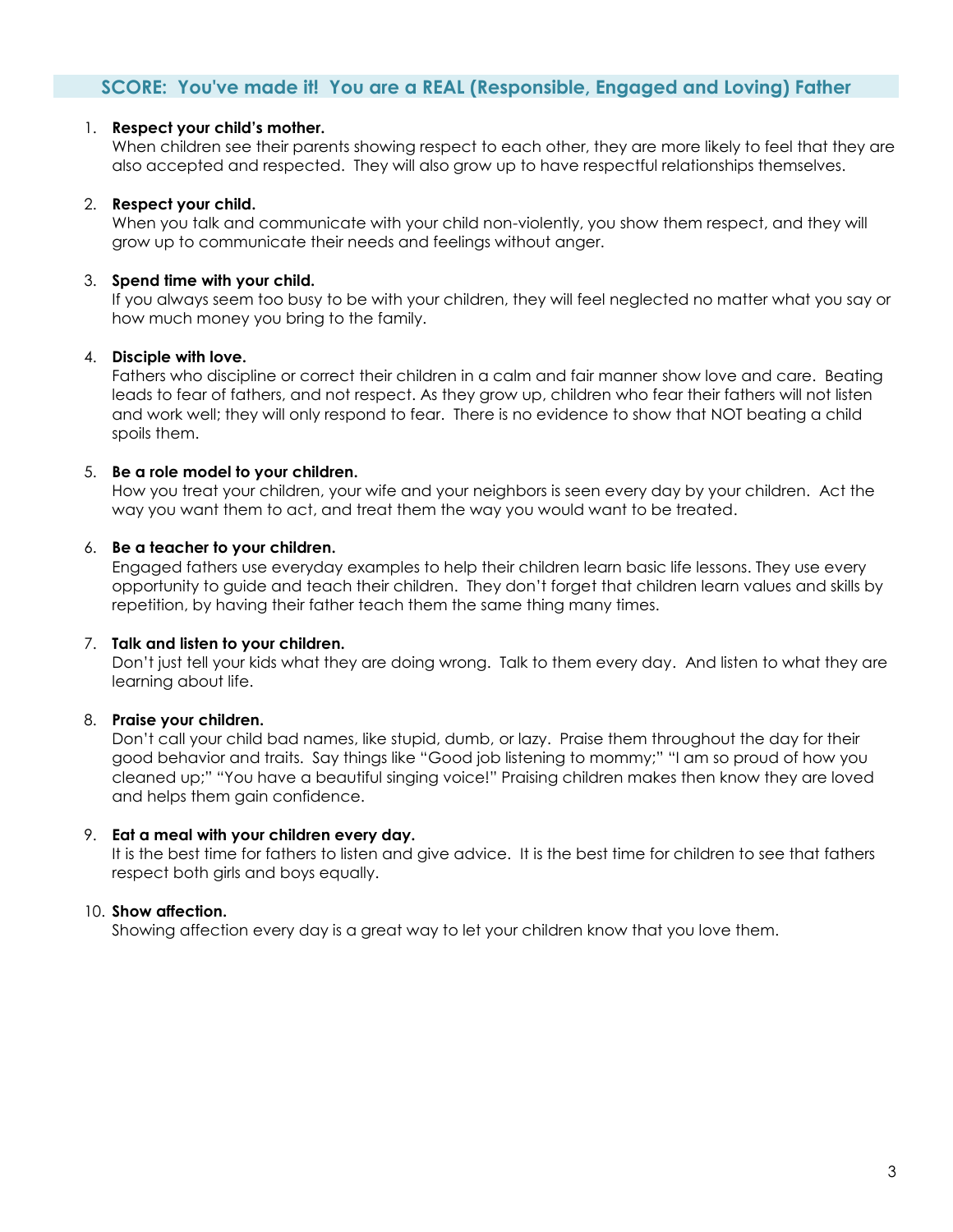# **Fatherhood Discipline Styles**

# **Father #1: The Dictator**

This father is always strict and never nurtures and cares for the children. He leads with control and enforces rules without discussion. He seems to be angry and yelling at the children mostly. His children know what he does NOT want them to do, but they are not clear what he WANTS them to do. The children are scared to ask questions and do not learn to solve problems themselves. He says "this is how I want things done! You must behave and listen to what I say."

## **Father #2: The Teacher**

This father is strict but also nurtures his children when needed. He leads by example and shares teachings/guidance regularly as the children grow up. His children know what he wants them to do and what he wants them not to do. He also allows his children to ask questions on things they do not understand. He says "let me show you the way."

## **Father #3: The Joker**

This father is never strict and rarely nurtures. When he is around, it's all about fun, and he also jokes and makes fun of the children. His children don't know what he doesn't want them to do, nor do they know what he wants them to do. He says "let's just have fun."

## **Father #4: The Invisible**

This father is never strict and never nurtures. He lets the mother take the lead on discipline and doesn't get involved. His children do not know what he expects of them. He says "do whatever Mom says."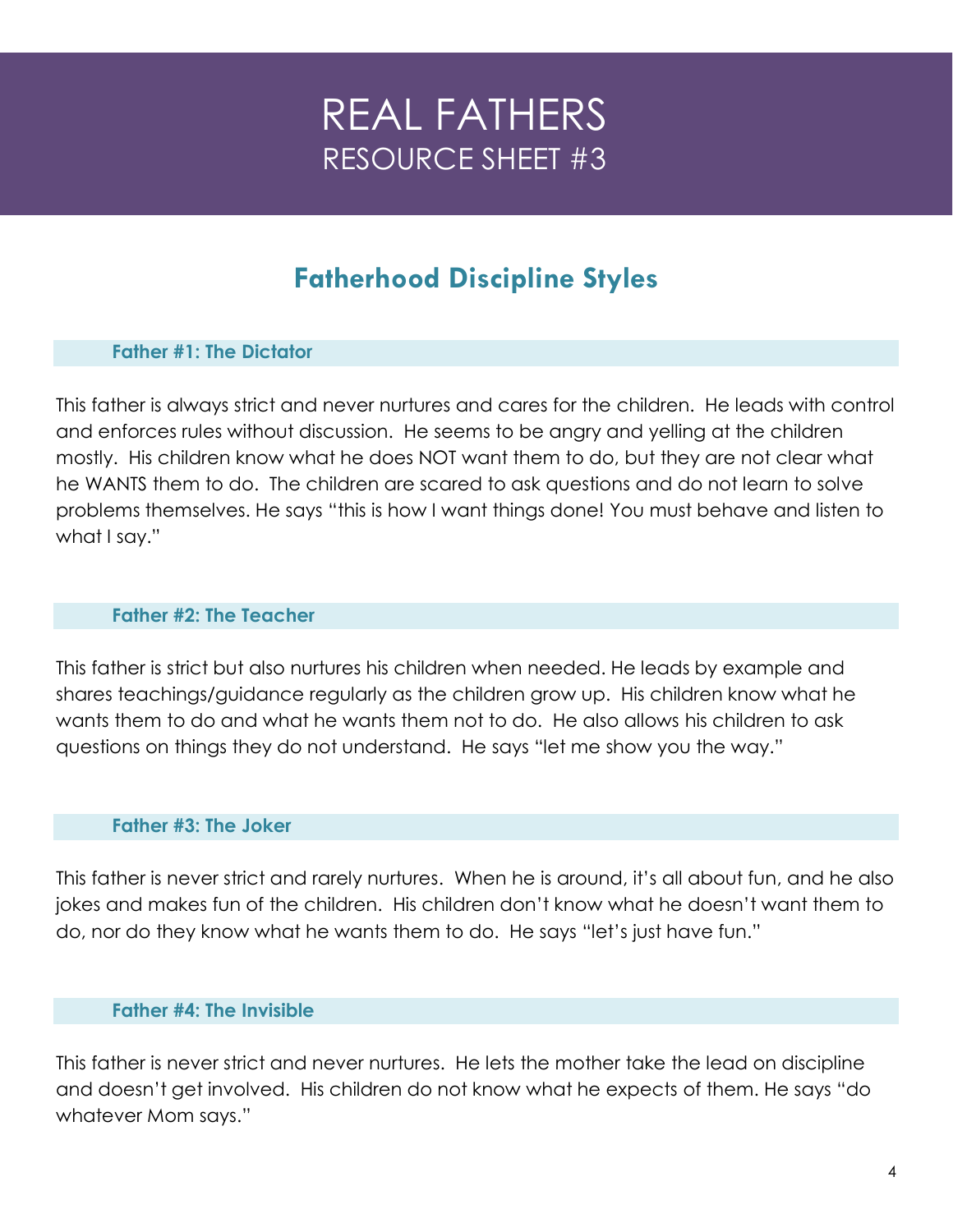# **Positive Discipline**

## **What is punishment?**

The aim of punishment is to correct a child for doing something wrong. It is based on the idea that children must suffer to understand what they have done wrong, and discourage them from doing it again.

## **What is discipline?**

Discipline means **setting rules and limits** that help a child to behave well. Discipline aims to teach or guide in order to improve a child's behavior in the future.

There are many ways to discipline. It is important to know that physical punishment and violent discipline does not work in the long-term. It does not nurture self-discipline or confidence in children. It does not stop the bad behavior of 'difficult' children. It teaches children harmful ways to relate to their community and school. What works for the child and the family is positive discipline, or "discipline with love."

## **What is discipline with love?**

Many parents discipline with love and are effective in teaching their child what is acceptable and what is not acceptable. They never suggest they dislike their child even when they dislike their child's behavior. They are patient, and do not expect everything to change overnight.

This assumes that:

- Children want to behave well, but need help in understanding how to do so.
- Children learn more through cooperation and recognition for what they do well than through punishment.
- When children feel good, they tend to behave well; when they feel bad, they may behave badly.

## **Discipline with love can be done through:**

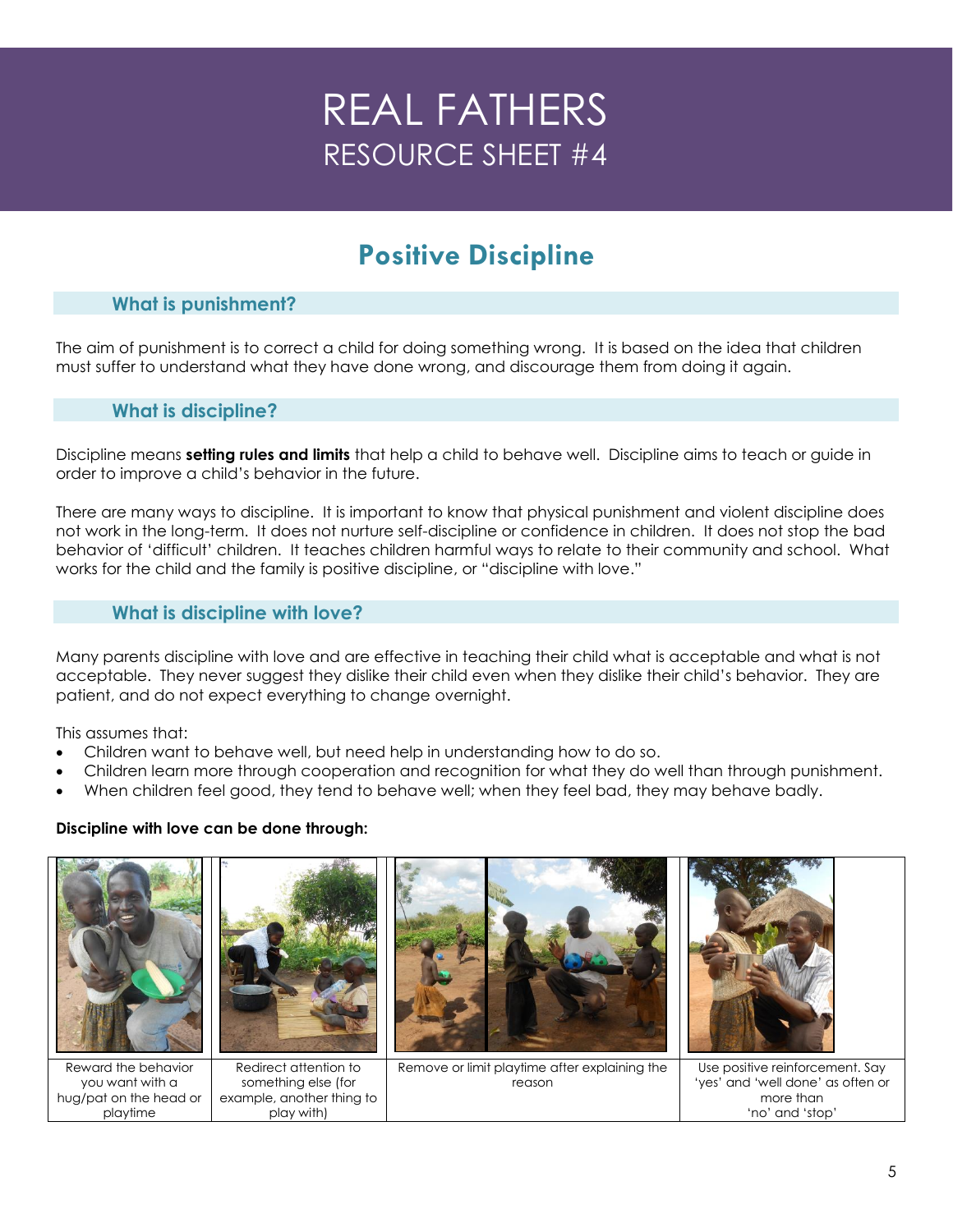# **Communicating with Children Ages 1-3**









Respect your child's mother **Play together** Play together Teach your child Hold and comfort your child



Get on the same level and use a soft voice







Praise your child Listen patiently to your child To correct your child, speak firmly without anger [Photo Credit: Save the Children/Dickens Ojamuge]

- **1. Communicate early and often**. Talking to young children lays the groundwork for communication by letting them know they will get a response.
- **2. You are your child's role model.** There are many ways to correct children's behavior. Correcting with love, instead of violence or shouting, makes the child feel safe to learn and want to learn and work hard.
- **3. Boys and girls need their fathers**. Regular communication is a great way to show your love and care, and strengthen bonds between father & child.

Fathers' teachings last a lifetime.<br> **Fathers**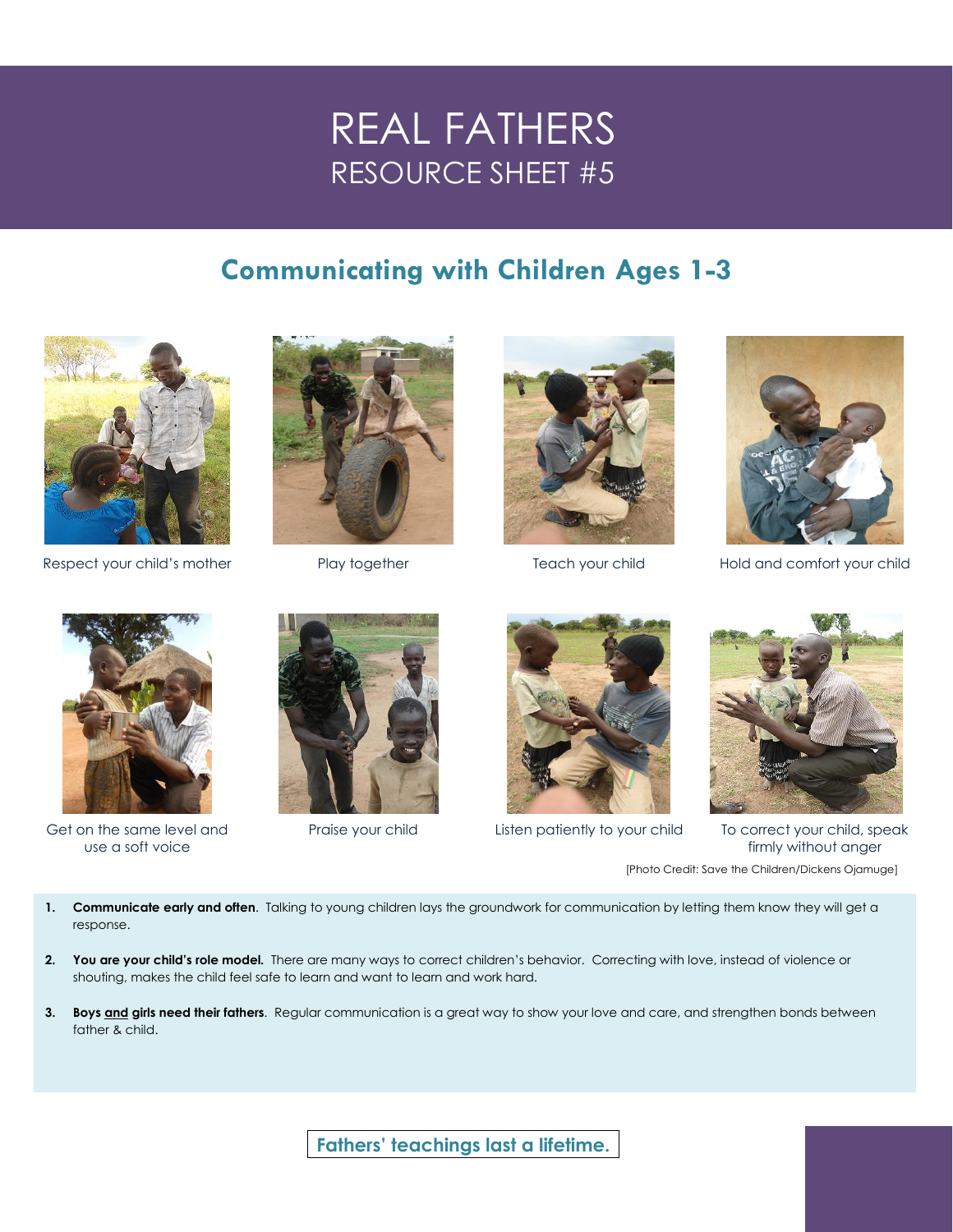# **When Parents Hit Children**

When parents hit their children:

- Children often feel anxious and afraid.
- Children may learn to hide their real feelings from their parents.
- Children may not listen or do their work carefully; they only respond when there is something to be fearful of.
- Children may move closer to another side of the family, and learn from them instead of you.
- Children may feel angry and aggressive, and grow up to use violence themselves.
- Children may learn that violence is the best way to get what they want.
- Children begin looking at their fathers as enemies and run away or hide whenever they appear.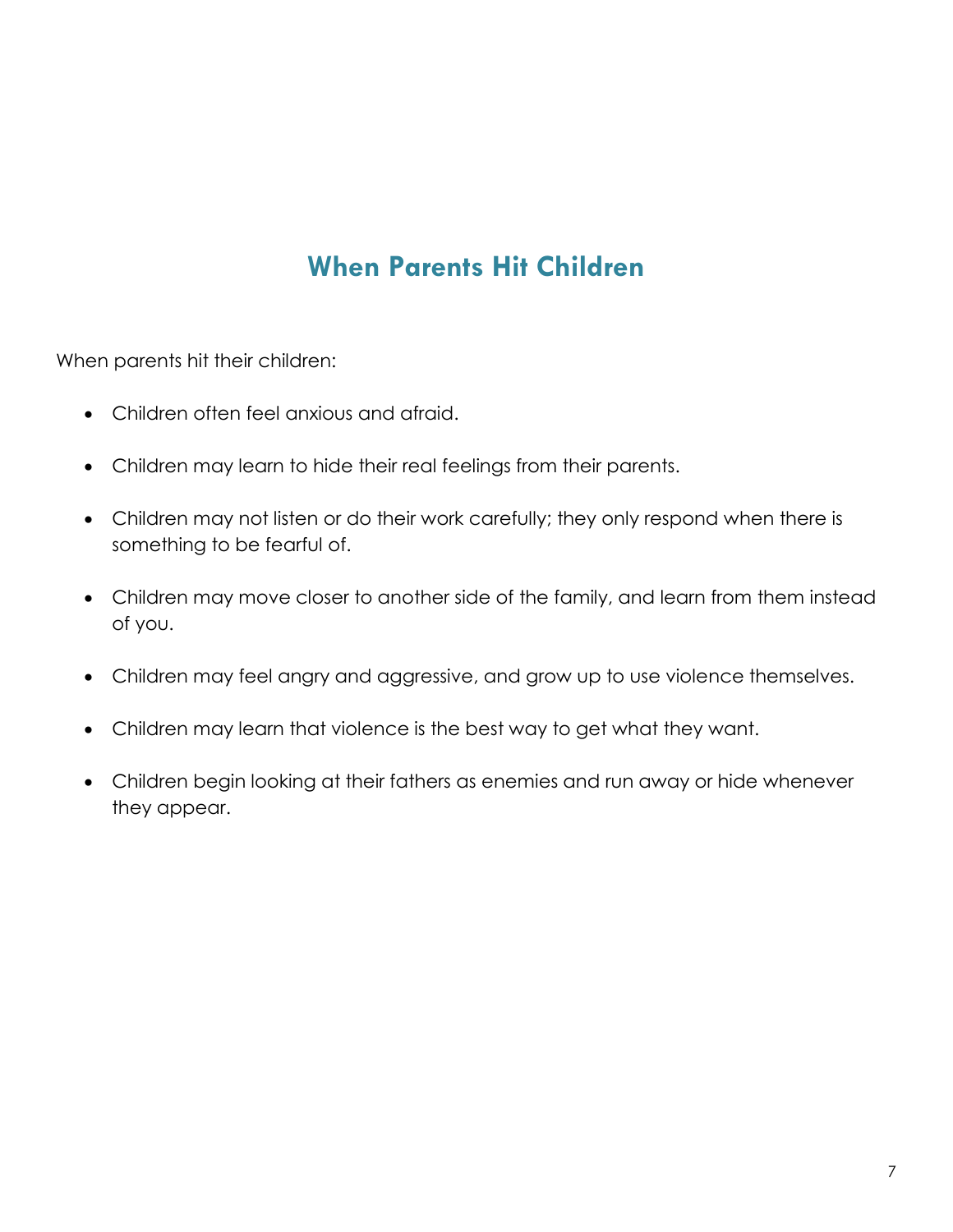REAL FATHERS

# **Kind and Assuring Words Children Need to Hear from their Fathers**

I am so proud of you! Well done! You are beautiful/handsome! You are intelligent/brave/creative! You are kind and thoughtful! Thank you for helping! I believe in you/I trust you! You can do it! I will always be there for you, no matter what! You are so special to me! I'm glad that you are my son/daughter! I appreciate you so much! The day you were born was one of the best days of my life!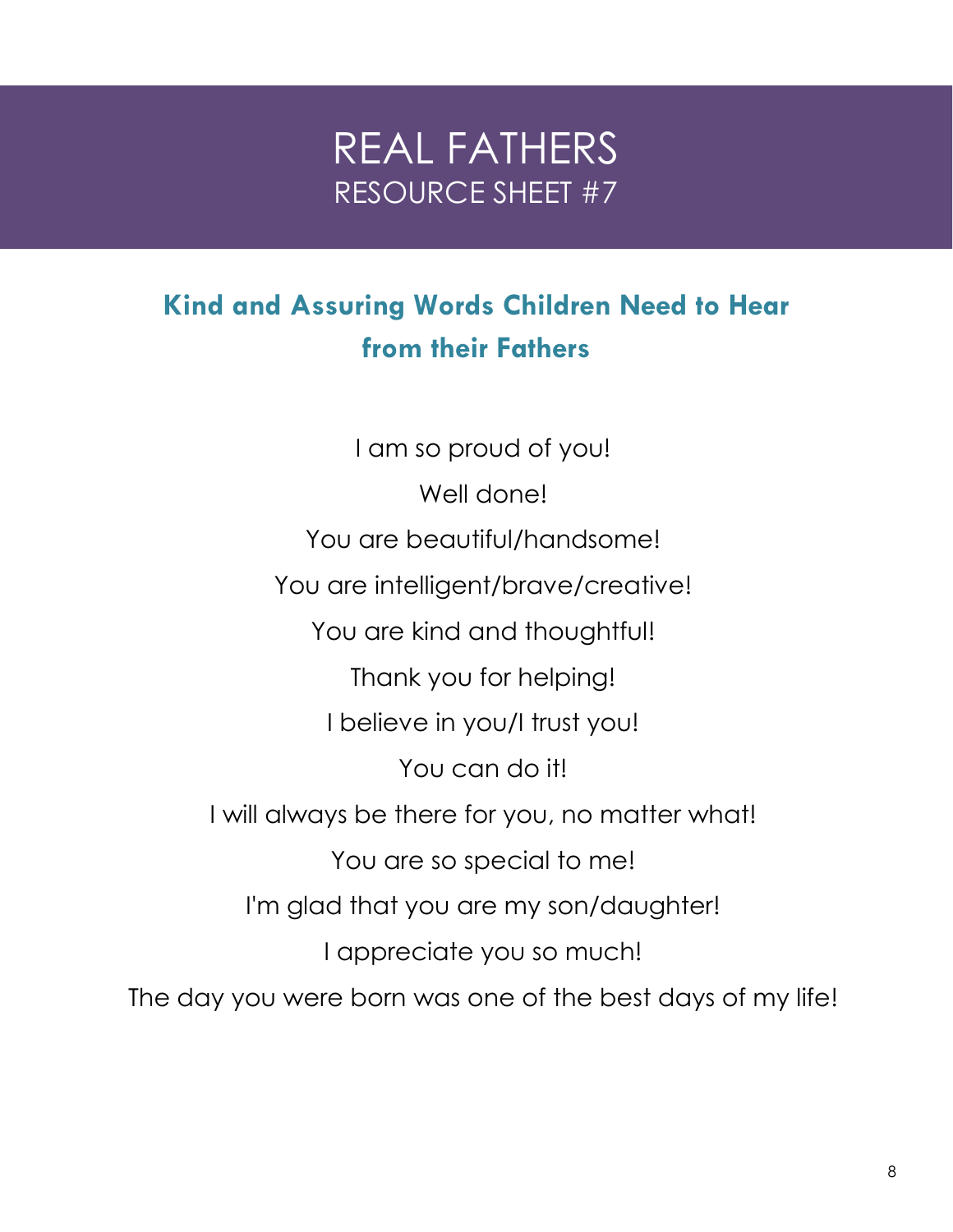# **Home Communication Conduct**

- Your children will do better in life if they have your support as well as their mother's.
- Your children will have less stress if you and their mother value each other.
- Don't talk badly about their mother in front of your children.
- Tell your children often that they should love and respect their mother.
- Show your children how to love and respect their mother through the words you choose to communication with her.
- Save your arguments for the night time when your children are sleeping (or avoid exchanging words when the children are nearby and can overhear).
- If you have a fight with your wife in front of your children, remember to tell them that you love her and them, even when you and their mother have arguments.
- Never tell your children that they caused a problem between you and their mother.
- Discuss important issues with your wife before making decisions so that your children learn that you respect her.
- Listen to your wife every day.
- Don't break an agreement between you and your wife without talking with her first.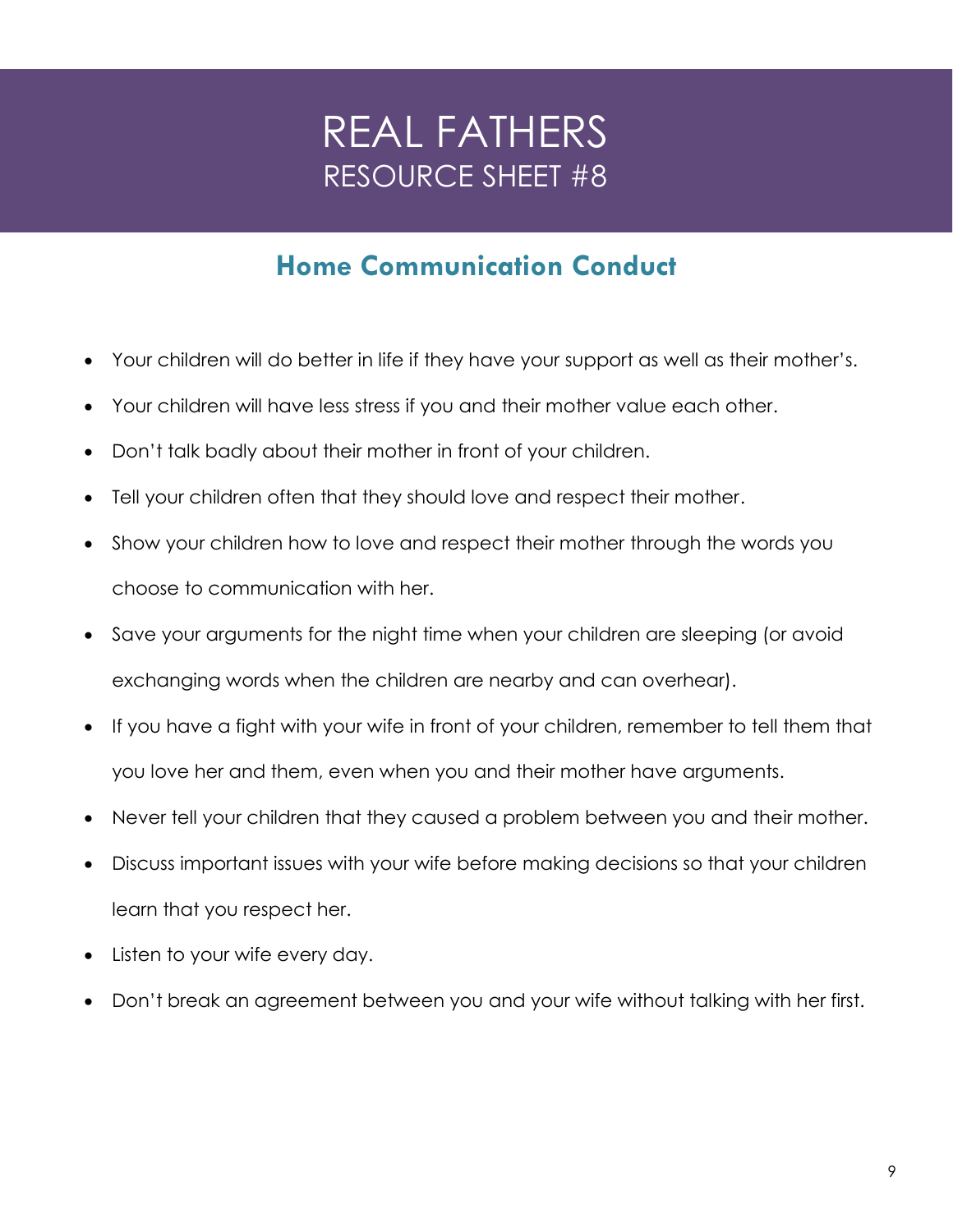# **Communication Skills**

# **GOOD COMMUNICATION SKILLS:**

- Listen carefully and politely.
- Not interrupting the person while s/he is talking.
- Use open body language to show you are not defensive (which looks like arms crossed) or angry (which looks like scowling face).
- Accept and acknowledge what the person says, regardless of whether or not you agree.
- Positively reinforce the person for their efforts to communicate their ideas, needs and feelings.
- Coming to a mutually beneficial conclusion to a conversation for both people

# **BAD COMMUNICATION SKILLS:**

- Interrupting the person before they are finished talking.
- Not listening carefully.
- Not acknowledging what the person says.
- Being defensive or argumentative.
- Using put-down words or names: dumb, stupid, lazy.
- Telling someone what to do, rather than asking them what they would like to do and finding a compromise.
- Ignoring or giving the silent treatment.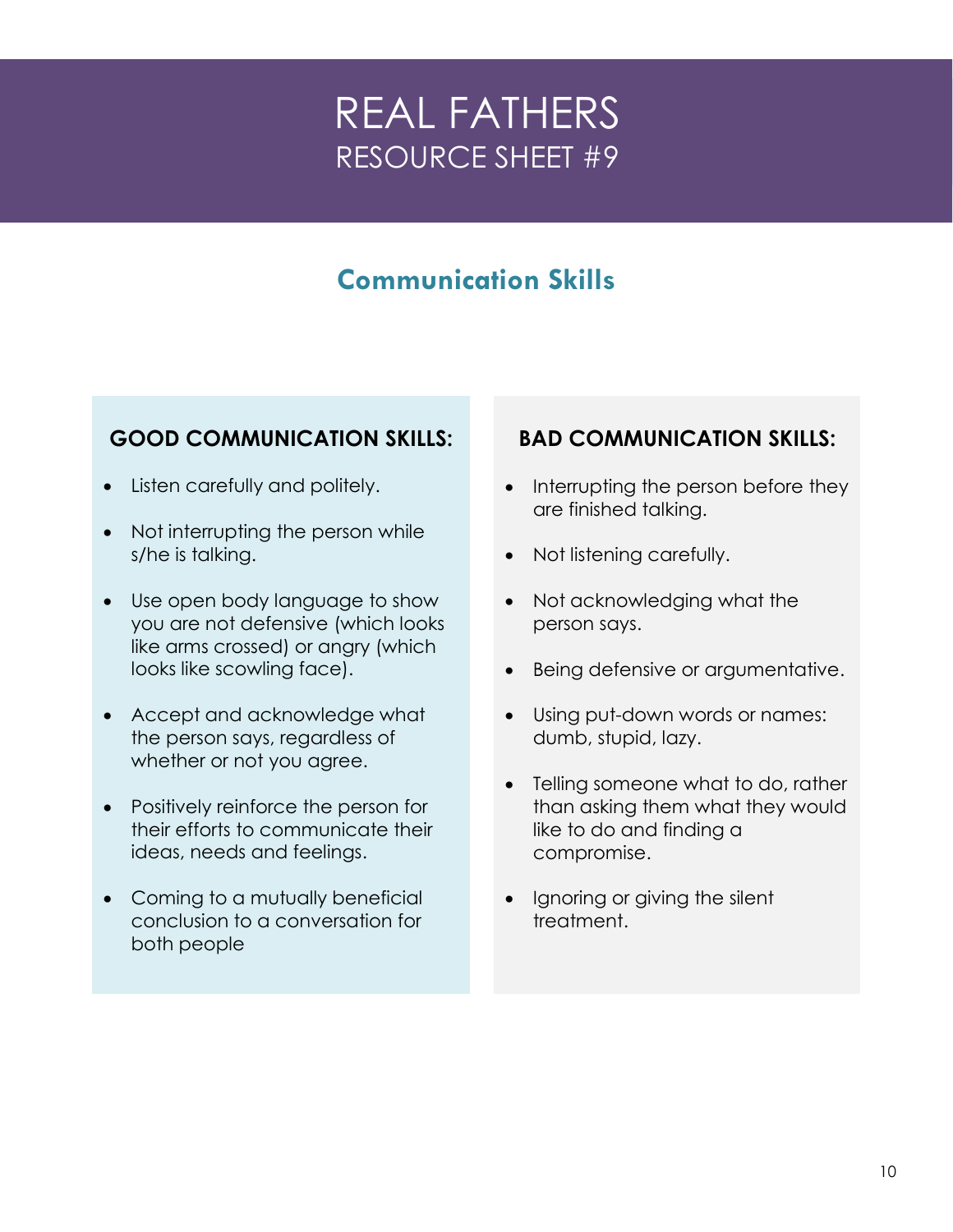# **The Rules of Football versus the Rules of Marriage**

## **How Marriage and Football are Similar**

- Football is played in teams, just like a husband and a wife are a team.
- It takes teamwork to play well.
- It takes communication to play well.
- It takes practice to play well.
- It takes trust to play well.
- All team members work together for the same goal.
- Success and failure are shared -- if one person succeeds the others succeed. If one person fails, it affects everyone on the team.
- Every contribution to the team is very important. No one person can do it alone.
- Only a few people are born expert players, most people have to practice hard to get good at playing and we have to continuously practice.
- There are rules to good sportsmanship.
- You never start or leave a game mad or angry. You always shake the other teams hand before leaving and respect the effort they put into the game.
- We appreciate the efforts of everyone on the team.

## **Good Sportsmanship Rules in Football**

- Do unto others as you would have others do unto you.
- Show respect for the others, if you expect it yourself.
- Enjoy yourself and encourage enjoyment for others.
- Take responsibility for your actions. Don't blame others for your mistakes or find excuses for poor behavior.
- Recognize and appreciate good performances.
- Encourage all surrounding people to display these rules and behaviors.
- Show concern for an injured person.
- Win with class. Lose with dignity.
- Win without boasting. Lose without excuses.
- Never use disrespectful or derogatory comments.
- Never make a display of temper when you or someone else is not successful.
- Never laugh or name call.
- Never use profanity or display anger.
- Remember, it's only a game.

#### Don't verbally attack the other person.

- No name calling.
- Stick to the subject of an argument and agree to resolve it within 15 -30 minutes.

**Good Home Conduct**

- Don't bring up past arguments or problems if it has nothing to do with the current argument or issue.
- Work together.
- Keep calm and end the talk if one of you becomes angry.
- Recognize and appreciate all that the other person does each day.
- Respect each other.
- Ask each other a question each day and listen to the answer with interest.
- Show love and appreciation for the other person each day.
- Always be honest with each other.
- Count your blessings as a family.
- Bear each other's burdens.
	- Forgive and forget.
	- Be kind and tenderhearted.
- Comfort one another.
- Speak the truth and keep your promises.
- Be supportive of one another.
- Be true to each other.
- Look after each other.
- Treat each other like you treat your friends.
- Love each other deeply from the heart.